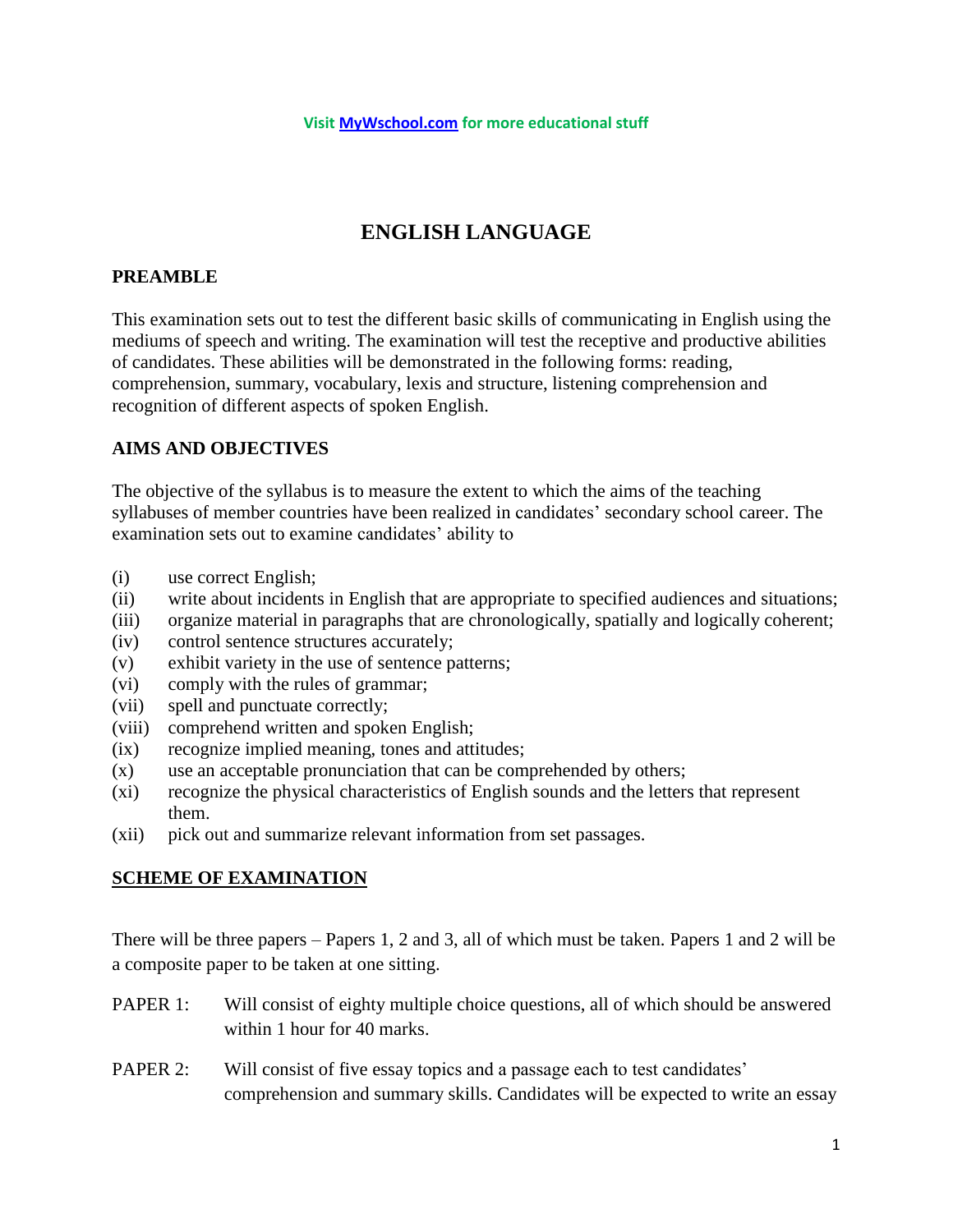on one of the topics and answer all the questions on the comprehension and summary passages. The paper will last 2 hours and carry 100 marks.

PAPER 3: Will consist of sixty multiple choice items on Test of Orals for candidates in Nigeria and Liberia, and Listening Comprehension Test for candidates in the Gambia and Sierra Leone. All the questions should be answered in 45 minutes for 30 marks.

# **DETAILED SYLLABUS**

### **PAPER 1**: **(For candidates in The Gambia, Nigeria, Sierra Leone and Liberia only)**

This is an objective/multiple choice paper comprising eighty questions: forty lexical and forty structural questions. Each question will have four options lettered A to D.

# **A. LEXIS**

In addition to items testing knowledge of the vocabulary of everyday usage (i.e home, social relationships, and common core school subjects) questions will be set to test candidates' ability in the use of the general vocabulary associated with the following fields of human activity:

- I. (a) Building and Building Construction;
	- (b) Agriculture;
	- (c) Fishing;
	- (d) Stock exchange;
	- (e) Health;
	- (f) Environment;
	- (g) Culture, Institutions and Ceremonies;
	- (h) Law and Order;
	- (i) Motor Vehicles and Travelling;
	- (j) Government and Administration;
	- (k) Sports;
	- (l) Religion;
	- (m)Science and Technology;
	- (n) Animal husbandry;
	- (o) Advertising;
	- (p) Human Internal Body system and function.
- II. Idioms, i.e. idiomatic expressions and collocations (e.g. 'hook, line and sinker', 'every Tom, Dick and Harry" etc.) the total meaning of which cannot be arrived at simply by consideration of the dictionary meanings of the words in the structures in which they appear.
- III. Structural elements of English e.g. sequence of tenses, matching of pronouns with their antecedents, correct use of prepositions etc.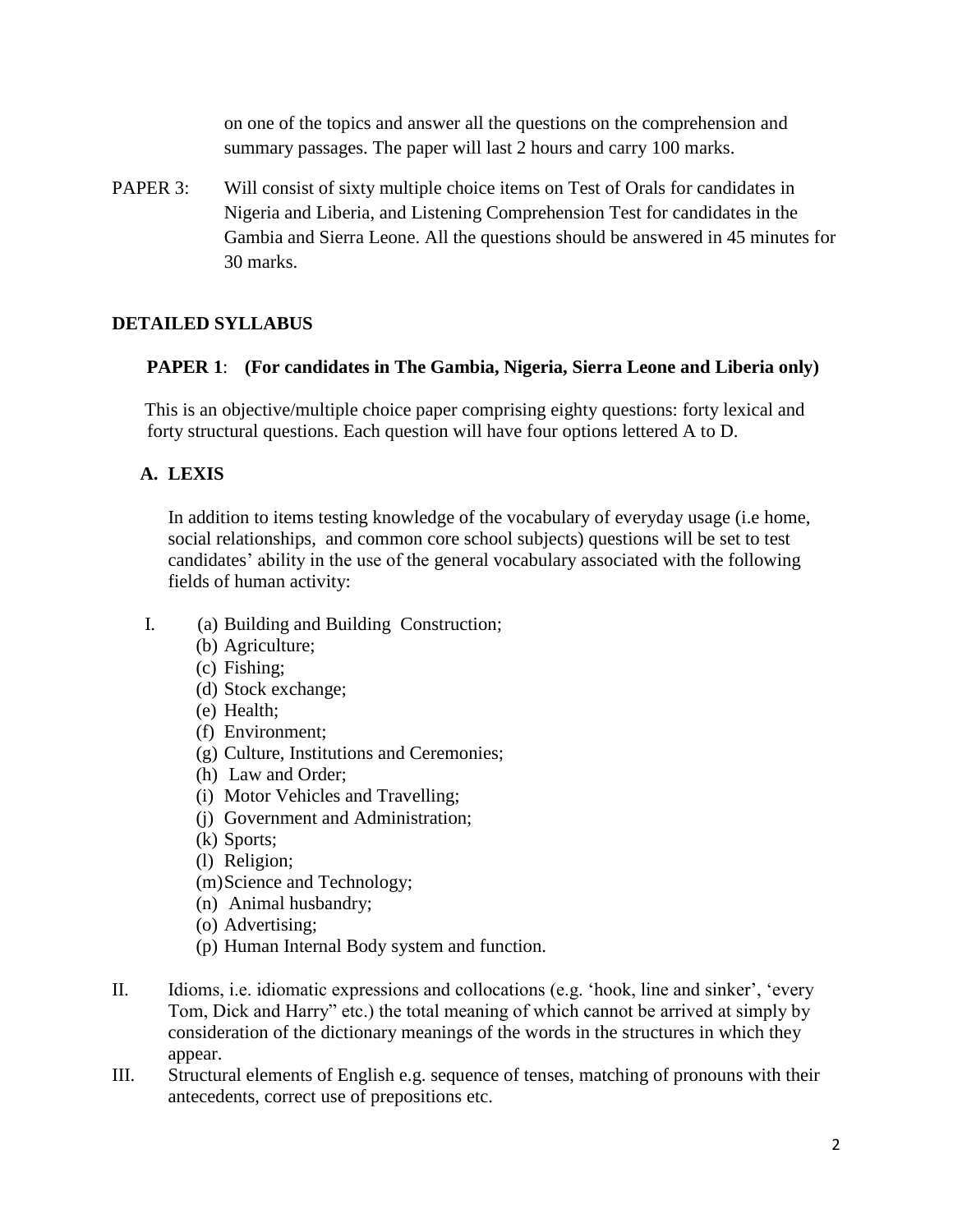## IV. Figurative Usage

The term 'general' vocabulary refers to those words and usage of words normally associated with the fields of human activity in A1 above which are generally known, used and understood by most educated people who, while not engaged in that field of activity may have occasion to read, speak or write about it. Thus, for example, in the vocabulary of transportation by road, one would expect knowledge of terms such as 'pedestrian bridge' and 'traffic signs' which most educated people understand, but not 'berm' or 'camber' which are specialized.

All items will be phrased in such a way as to test the use and understanding of the required lexis, rather than dictionary definitions and explanations. In practice, the test of lexis will be so designed as to explore, not merely the extent of the candidates' vocabulary but more importantly their ability to respond to sense relations in the use of lexical items e.g. synonyms, antonyms and homonyms.

In the test of figurative language, candidates will be expected to recognize when an expression is used figuratively and not only when it is used literally.

# **B. STRUCTURE**

Structure here includes:

- (i) The patterns of changes in word-forms which indicate number, tense, degree, etc;
- (ii) The patterns in which different categories of words regularly combine to form groups and these groups in turn combine to form sentences;
- (iii) The use of structural words e.g. conjunctions, determiners, prepositions, etc.

# **PAPER 1: (For candidates in Ghana only)**

This is a multiple choice objective paper comprising eighty questions which will be made up of two parts: Parts A and B. Part A will consist of thirty lexical and twenty structured questions, while Part B will have thirty objective questions on literature. Each question will have four options lettered A to D.

# **A. LEXIS**

In addition to items testing knowledge of the vocabulary of everyday usage (i.e. home, social relationships, common core school subjects) questions will be set to test the candidates' ability in the use of the general vocabulary associated with the following fields of human activity:

- I. (a) Building;
	- (b) Plumbing;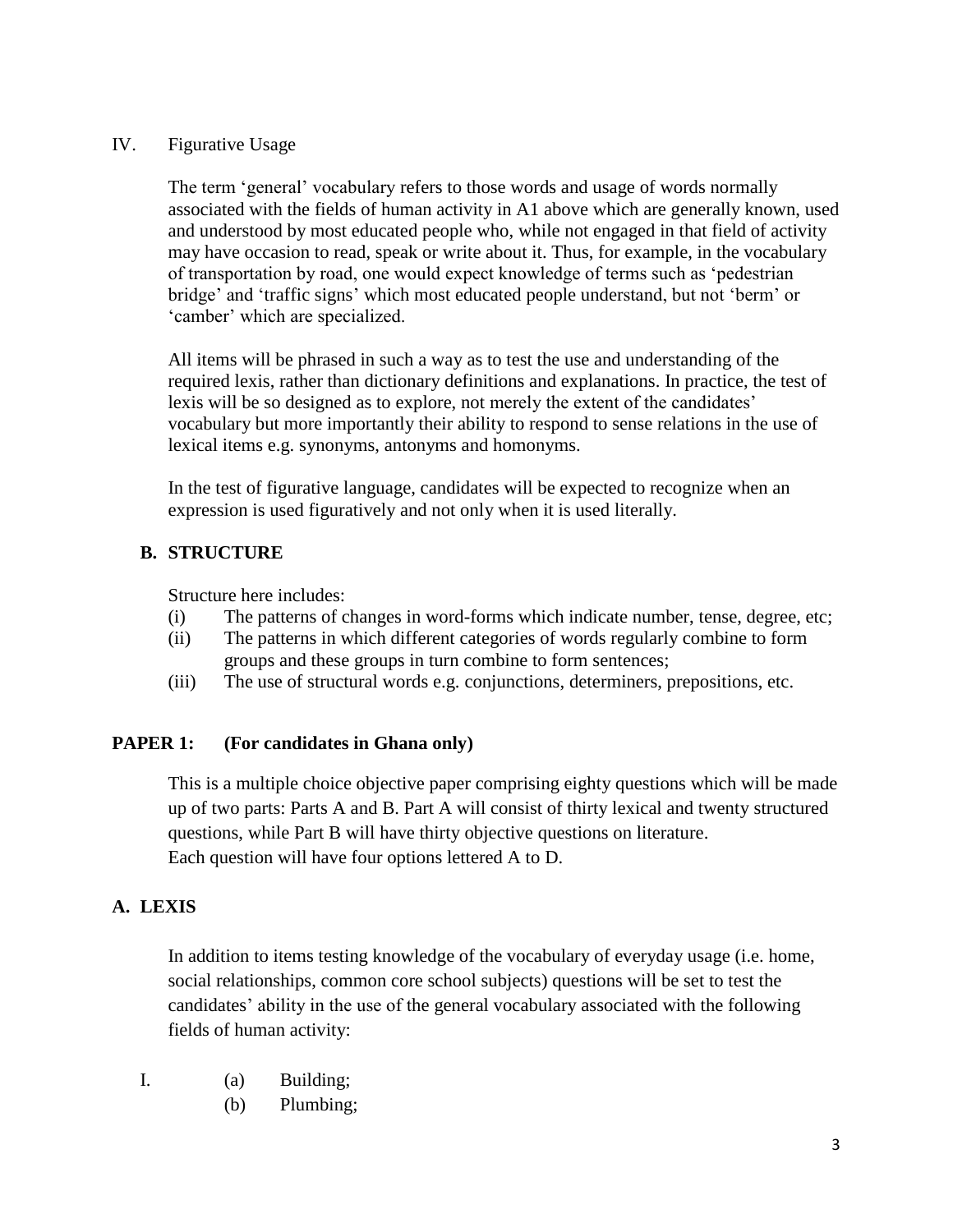- (c) Fishing;
- (d) Finance commerce, banking, stock exchange, insurance;
- (e) Photography;
- (f) Mineral exploration;
- (g) Common manufacturing industries;
- (h) Printing, publishing, the press and libraries;
- (i) Sea, road, rail and air transport;
- (j) Government and politics;
- (k) Sports and entertainment;
- (l) Religion;
- (m) Science and Technology;
- (n) Power production hydro, thermal, solar;
- (o) Education;
- (p) Communication;
- (q) Military;
- (r) Journalism and Advertising.

The term 'general vocabulary' refers to those words and usage of words normally associated with the relevant field of human activity in (i) above which are generally known, used and understood by most educated people, who, while not engaged in that field of activity, may have occasion to read, speak or write about it. Thus, for example, in the vocabulary of transportation by sea, one would expect knowledge of terms such as "bridge" and "deck", which most educated people understand but not "halyard", "dodge", "davit" or "thrust block", which are specialized.

- II. Idioms, i.e., idiomatic expressions and collocations (e.g. "hook, line and sinker", "every Tom, Dick and Harry" etc) the total meaning of which cannot be arrived at simply by the consideration of the dictionary meanings of words in the structures in which they appear.
- III. Structural elements of English e.g. sequence of tenses, concord and the use of correct prepositions, matching of pronouns with their antecedents, etc.
- IV. Figurative Usage

All items will be phrased in such a way as to test the use and understanding of the required lexis, rather than dictionary definitions and explanations. In practice, the test of lexis will be designed to explore, not merely the extent of the candidates' vocabulary but more importantly their ability to respond to sense relations in the use of lexical items e.g. synonyms, antonyms and homonyms.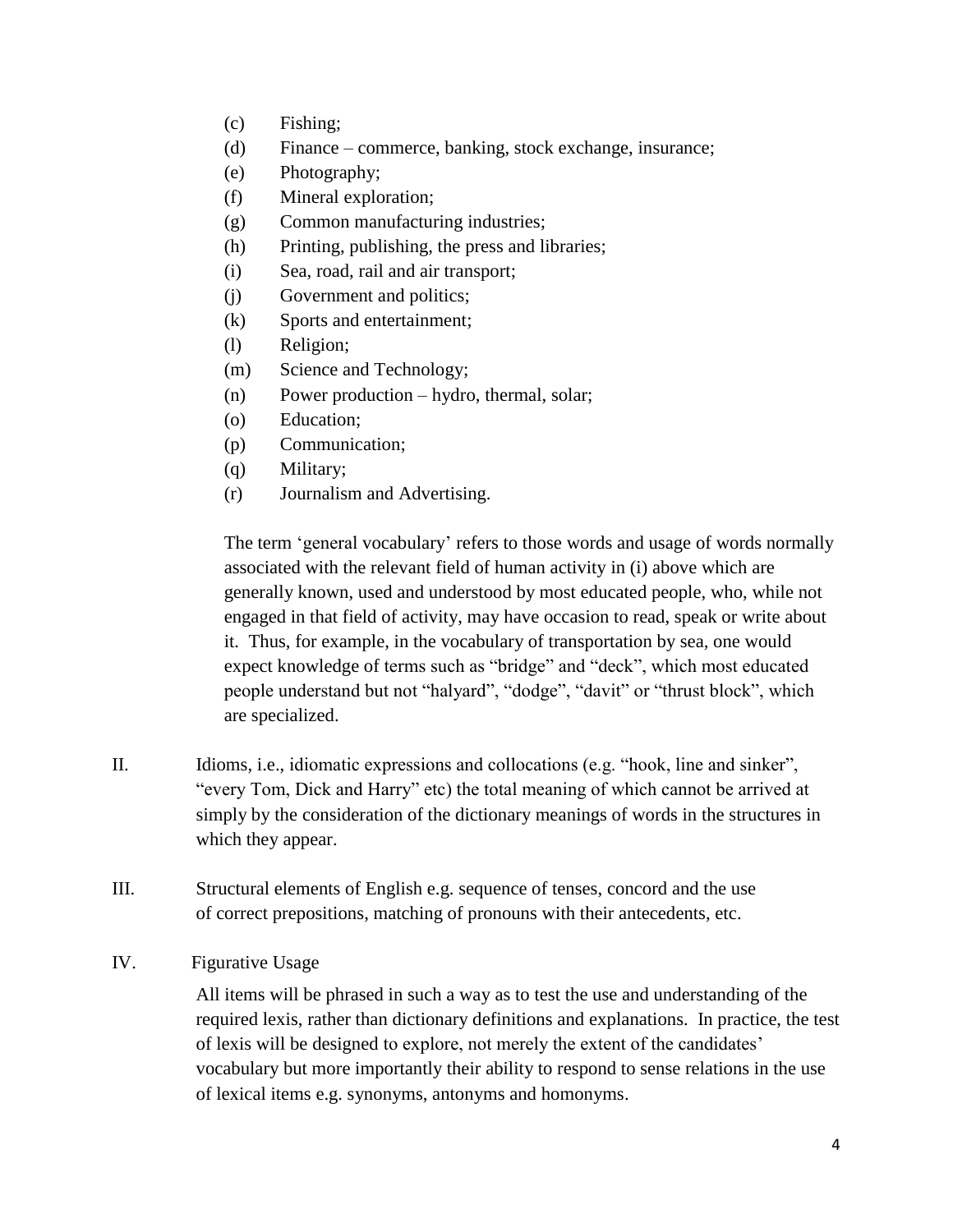In the test of figurative language, candidates will be expected to recognize when an expression is used figuratively and not only when it is used.

## **B. STRUCTURE**

Structure here includes:

- (i) The patterns of changes in word-forms which indicate number, tense, degree, etc.
- (ii) The patterns in which different categories of words regularly combine to form groups and these groups in turn combine to form sentences;
- (iii) The use of structural words e.g. conjunctions, determiners, prepositions, etc.

# **C**. **LITERATURE**

The objective questions on Literature will be as follows: 10 questions on Drama 10 questions on Prose

10 questions on Poetry

**NOTE**: For **Prose** and **Drama** the candidate is to study **one** prescribed text each.

# **PAPER 2: (For all candidates)**

The paper will be divided into three sections: Sections A, B and C. Candidates will be required to spend 2 hours on this paper.

#### **SECTION A: ESSAY WRITING** (50 marks)

Candidates will be required to spend 50 minutes on this section. There will be five questions in all and candidates will be required to answer only one question.

The questions will test candidates' ability to communicate in writing. The topics will demand the following kinds of writing:

- (i) letter;
- (ii) speech;
- (iii) narration;
- (iv) description;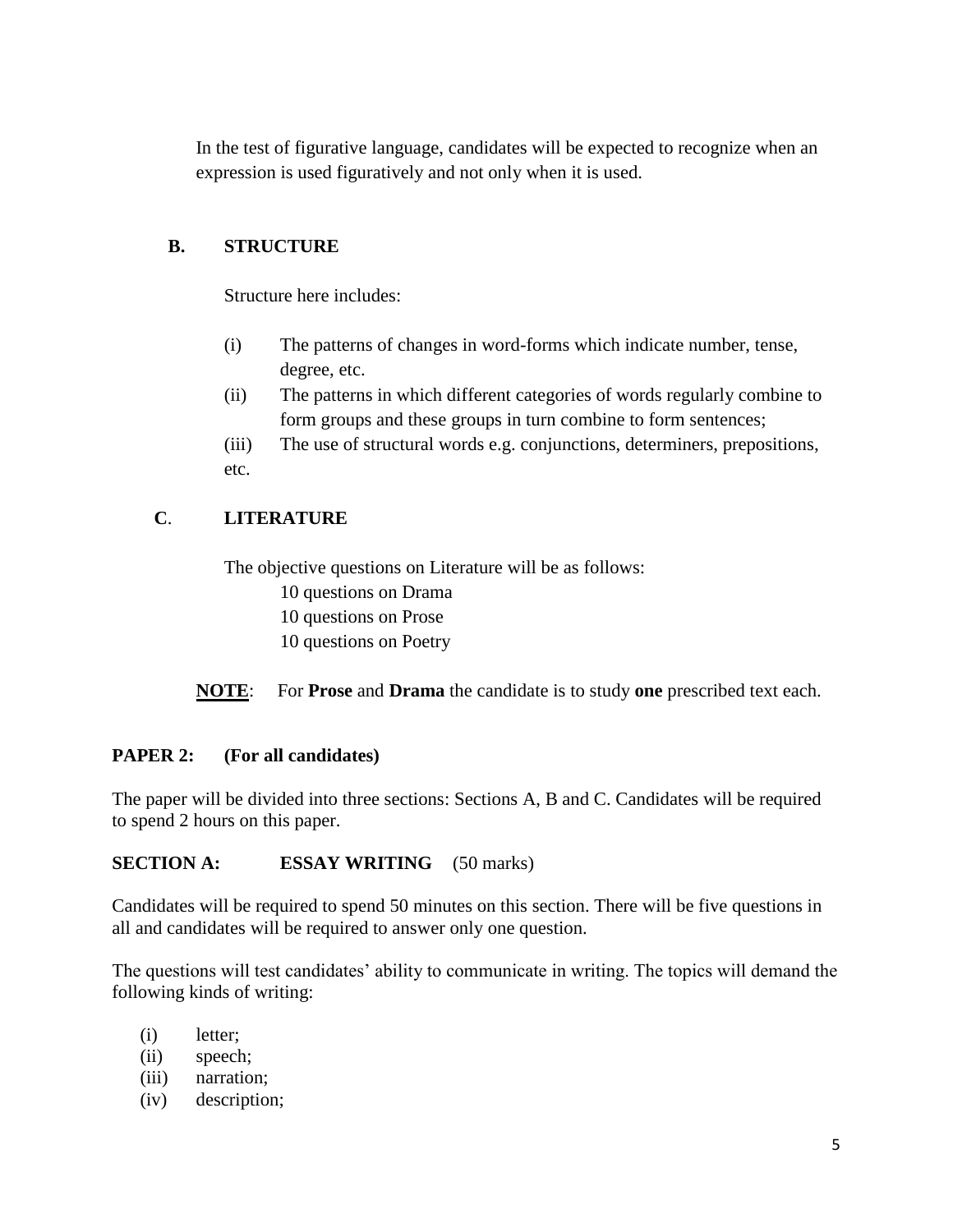- (v) argument/debate;
- (vi) report;
- (vii) article;
- (viii) exposition;
- (ix) creative writing.

Marks will be awarded for:

- (i) Content: relevance of ideas to the topic;
- (ii) Organization: formal features (where applicable), good paragraphing, appropriate emphasis and arrangement of ideas;
- (iii) Expression: effective control of vocabulary and sentence structure;
- (iv) Mechanical Accuracy: correct grammar, punctuation, spelling etc.

The minimum length will be 450 words.

# **SECTION B: COMPREHENSION** (20 marks)

Candidates will be required to spend 30 minutes on this section. The section will consist of one passage of at least three hundred and fifty (350) words. Candidates will be required to answer all the questions on the passage.

The questions will test candidates' ability to

- (i) find appropriate equivalents for selected words or phrases;
- (ii) understand the factual content;
- (iii) make inferences from the content of the passage;
- (iv) understand the use of English expressions that reveal/reflect sentiments/emotions/attitudes;
- (v) identify and label basic grammatical structures, words, phrases or clauses and explain their functions as they appear in the context;
- (vi) identify and explain basic literary terms and expressions;
- (vii) recast phrases or sentences into grammatical alternatives.

The passage will be chosen from a wide variety of sources all of which should be suitable for this level of examination in terms of theme and interest. The passage will be written in modern English that should be within the experience of candidates. The comprehension test will include at least four questions based on (ii) above.

# **SECTION C: SUMMARY** (30 marks)

Candidates will be required to spend 40 minutes on this section. The section will consist of one prose passage of about five hundred (500) words and will test candidates' ability to

- (i) extract relevant information;
- (ii) summarize the points demanded in clear concise English, avoiding repetition and redundancy;
- (iii) present a summary of specific aspects or portions of the passage.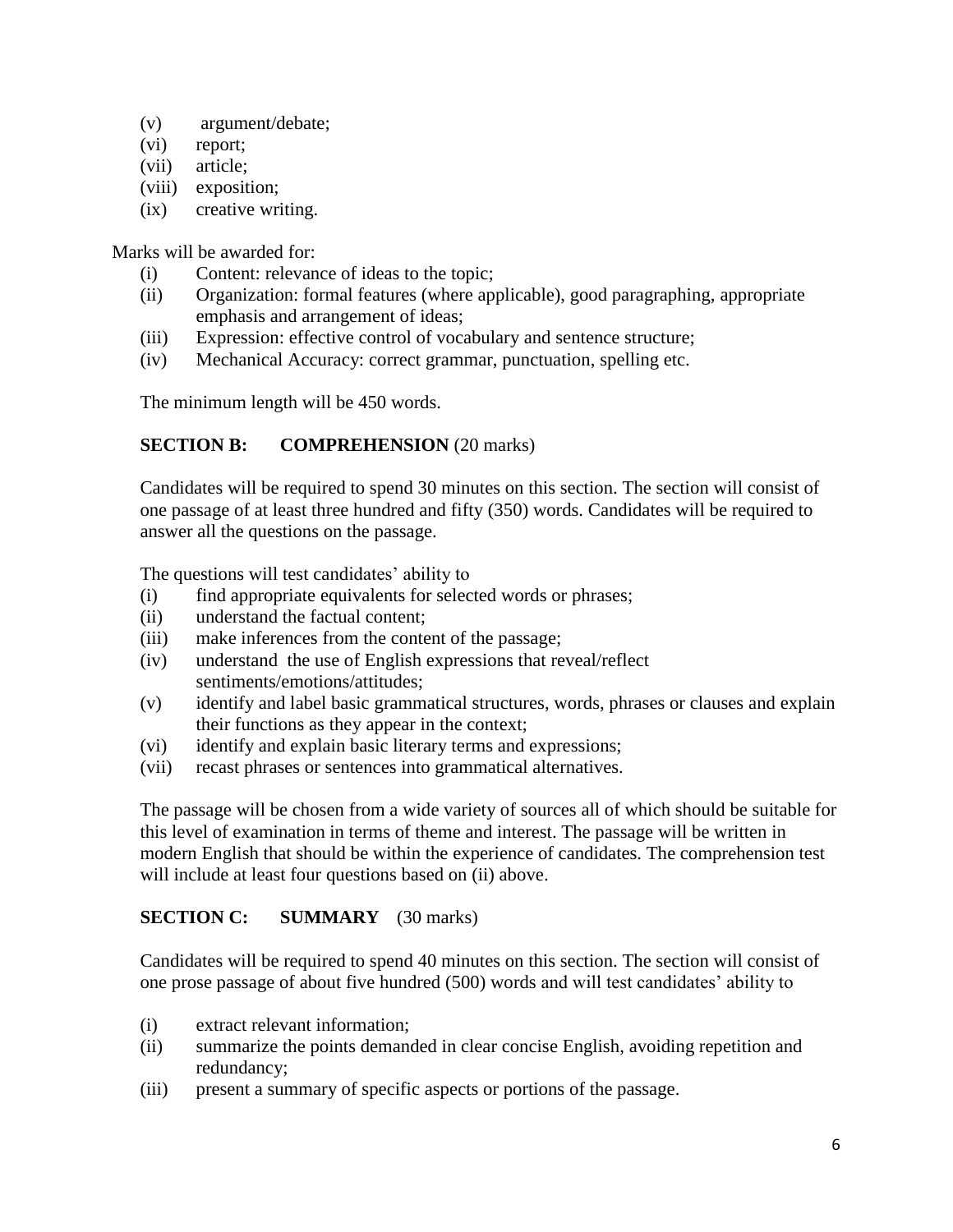The passage will be selected from a wide variety of suitable sources, including excerpts from narratives, dialogues and expositions of social, cultural, economic and political issues in any part of the world.

### **PAPER 3: ORAL ENGLISH** (30 marks)

This paper will test candidates' knowledge of Oral English. There will be two alternatives for this paper: Candidates in Ghana, The Gambia and Sierra Leone will be tested in listening comprehension and those in Nigeria and Liberia will take a paper on test of oral.

#### **Listening Comprehension Test** (**For candidates in Ghana, The Gambia and Sierra Leone)**

This will be made up of sixty multiple choice objective questions on:

Consonants, consonant clusters, vowels, diphthongs, stress and intonation patterns, dialogues and narratives.

| <b>Section 1:</b>    | Test of word final voiced-voiceless consonants in isolated words mainly, but other<br>features such as consonant clusters may also be tested.                                                                                                      |  |  |
|----------------------|----------------------------------------------------------------------------------------------------------------------------------------------------------------------------------------------------------------------------------------------------|--|--|
| <b>Section 2:</b>    | Test of vowel quality in isolated words.                                                                                                                                                                                                           |  |  |
| <b>Section 3:</b>    | Test of vowel quality and consonant contrasts in isolated words.                                                                                                                                                                                   |  |  |
| <b>Section 4:</b>    | One of three options below will be used in different years:                                                                                                                                                                                        |  |  |
| (i)<br>(ii)<br>(iii) | test of vowel and/or consonant contrasts in sentence contexts;<br>test of vowel and consonant contrasts in isolated words- to be selected from a list<br>of at least four-word contrasts;<br>test of vowel and consonant contrasts through rhymes. |  |  |
| <b>Section 5:</b>    | Test of rhymes                                                                                                                                                                                                                                     |  |  |
| <b>Section 6:</b>    | Test of comprehension of emphatic stress                                                                                                                                                                                                           |  |  |
| <b>Section 7:</b>    | Test of understanding of the content of longer dialogues and narratives                                                                                                                                                                            |  |  |
| NOTE:                | CD players will be used for the administration of this Listening Comprehension<br>Test.                                                                                                                                                            |  |  |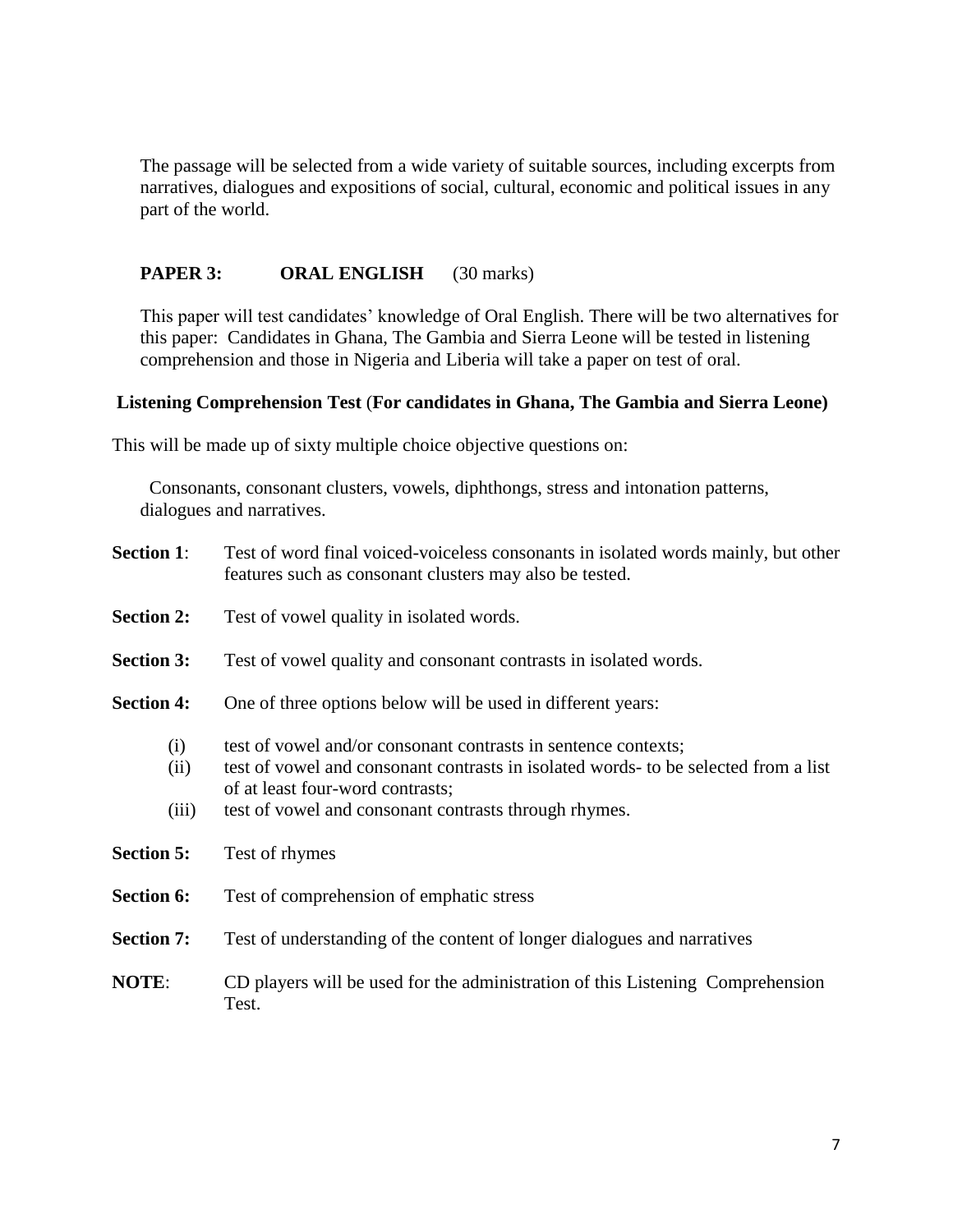#### **Features to be tested**

#### **1. CONSONANTS**

(a) Single Consonants – Candidates should be able to recognize and produce all significant sound contrasts in the consonantal system of English. For the guidance of candidates, a few examples of such contrasts are given below.

| <b>Initial</b>            | <b>Medial</b>                      |         | <b>Final</b>                    |       |
|---------------------------|------------------------------------|---------|---------------------------------|-------|
| they $-$ day              | $buzzes$ –                         | buses   | boat                            | both  |
| $ship - chip$             | parcel –                           | partial | $breather -$                    | breed |
| $fan - van$               | sopping $-$                        | sobbing | wash                            | watch |
| $pit - fit$               | written $-$                        | ridden  | leaf                            | leave |
| $pit - bit$               | anger                              | anchor  | cup<br>$\overline{\phantom{0}}$ | cub   |
| $tuck - duck$             | faces<br>$\frac{1}{2}$             | phrases | cart                            | card  |
| $card - guard$            | prices<br>$\overline{\phantom{0}}$ | prizes  |                                 |       |
| $\text{gear}-\text{jeer}$ |                                    |         |                                 |       |

(b) Consonant Clusters – Candidates should be able to produce and recognize consonant clusters which may occur both initially and finally in a syllable. They should also be able to recognize and produce the consonant sounds in a consonant cluster in the right order. For the guidance of candidates, a few examples are given below.

| <b>Initial</b> |        |        | <b>Final</b> |        |
|----------------|--------|--------|--------------|--------|
| play           | pray   | rains  |              | range  |
| sting          | string | felt   |              | felled |
| scheme         | scream | sent   |              | send   |
| crime          | climb  | nest   |              | next   |
| flee           | free   | ask    |              | axe    |
| three          | tree   | lift   |              | lived  |
| true           | drew   | missed |              | mixed  |
| blight         | bright | seats  |              | seeds  |
| tread          | thread | hens   |              | hence  |
| drift          | thrift | lisp   |              | lips   |
| glade          | grade  | coast  |              | coats  |
|                |        | marks  |              | masks  |

#### II. **VOWELS**

- (a) Pure Vowels
- (b) Diphthongs
- (c) Triphthongs

Candidates should be able to recognize and produce all the significant sound contrasts in the vowel system of English. For the guidance of candidates, a few examples of such contrasts are given below.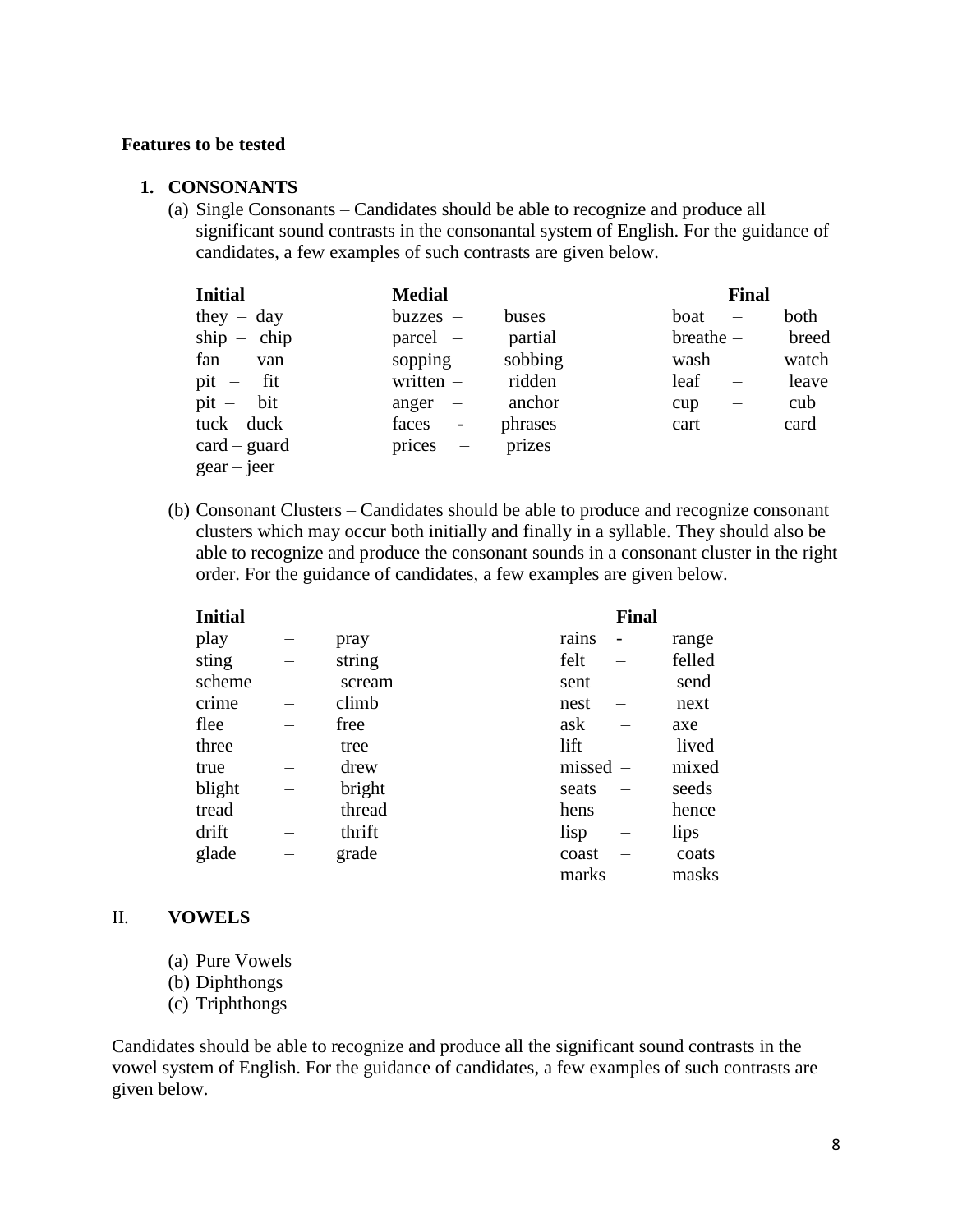| seat     |                          | sit   |          |      |     |
|----------|--------------------------|-------|----------|------|-----|
| sit      |                          | set   |          |      |     |
| peck     | $\overline{\phantom{a}}$ | pack  |          |      |     |
| pack     | $\overline{a}$           | park  |          |      |     |
| cart     | $\overline{a}$           | cat   |          |      |     |
| load     | $\overline{\phantom{0}}$ | lord  |          |      |     |
| pair     | $\overline{\phantom{0}}$ | purr  |          |      |     |
| park     |                          | port  |          |      |     |
| hard     |                          | heard |          |      |     |
| word     |                          | ward  |          |      |     |
| let      |                          | late  |          |      |     |
| cheer    |                          | chair |          |      |     |
| pet      |                          | pat   | part     | pate |     |
| hat      |                          | heart | height - | hate | hut |
| caught - |                          | cot   | cut      | curt |     |
| pool     |                          | pull  | pole     |      |     |
| bird     |                          | bed   | bared    |      |     |
| but      |                          | bat   |          |      |     |

#### **III. STRESS**

**(a) Word Stress** - Candidates should be able to contrast stressed and unstressed syllables in words which are not otherwise distinguished. In addition, they should be aware of the possibility of shifting stress from one syllable to another in different derivations of the same word with consequent change in vowel quality. For the guidance of candidates, a few examples of changing word stress are given below.

| 'increase | (noun)          | in'crease | (verb)                                            |
|-----------|-----------------|-----------|---------------------------------------------------|
| 'import   | C               | im'port   | $\epsilon$                                        |
| 'rebel    | C C             | re'bel    | cc                                                |
| 'convict  | C C             | con'vict  | C                                                 |
| 'extract  | C C             | ex'tract  | C                                                 |
| 'record   | C C             | re'cord   | $\boldsymbol{\varsigma}$ $\boldsymbol{\varsigma}$ |
| 'subject  | $\zeta$ $\zeta$ | sub'ject  | C                                                 |

**(b) Sentence Stress** – Candidates should be aware that stress in sentences in English tends to occur at regular intervals in time. English is therefore called a stress-timed language. They should also be aware that in most sentences, unless some sort of emphasis is introduced, only nouns, main verbs (not auxiliaries), adjectives and adverbs are stressed. Final pronouns should not be stressed, unless some kind of contrast is intended: relative pronouns should not be stressed, nor should possessive pronouns. Thus, for example, the following sentences should be stressed as indicated:

He 'went to the town and 'bought some 'oranges.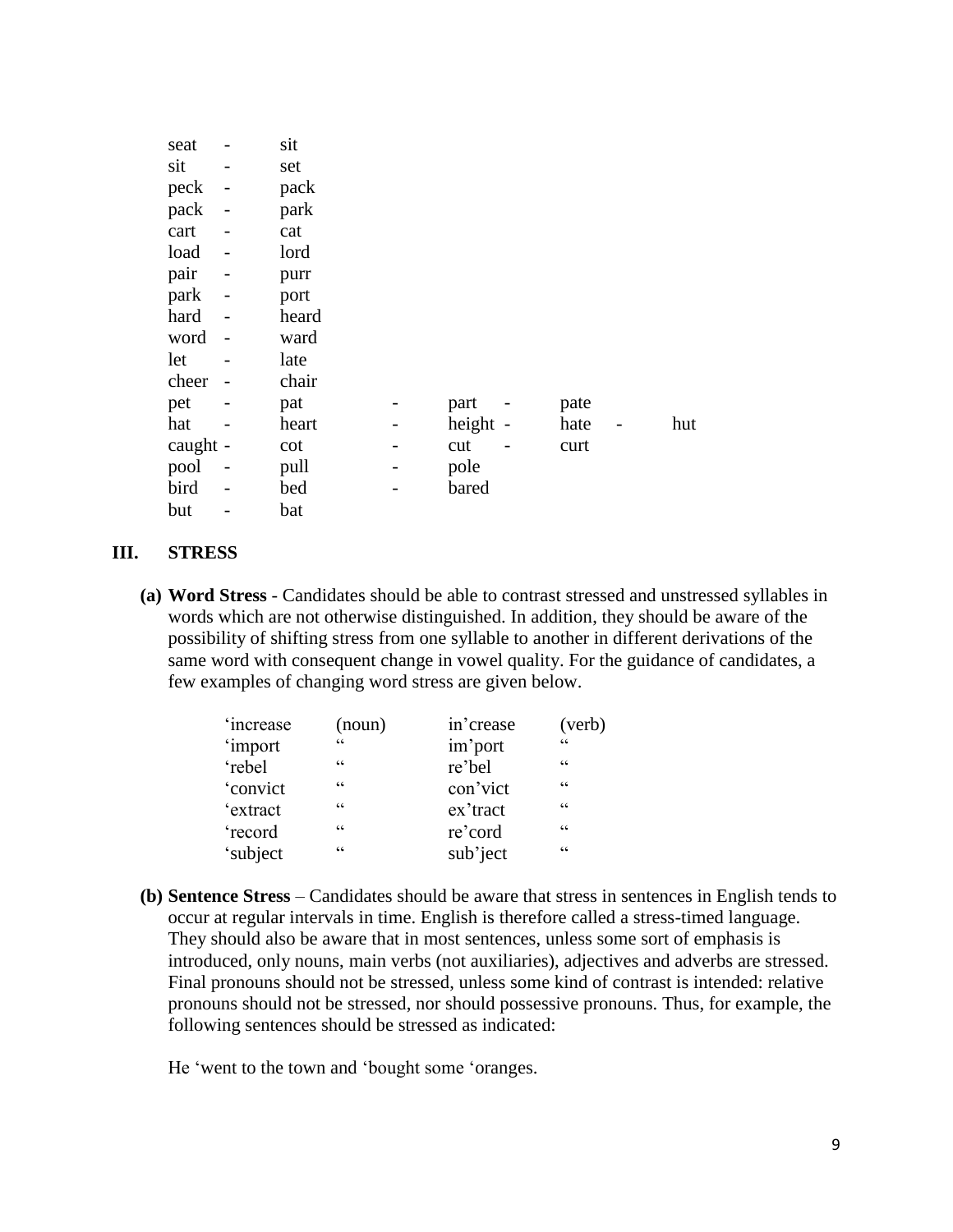I 'told him to 'go to the 'station to 'ask when the train would 'leave.

Did you 'ask him?

I 'read it but I did not understand it.

They ar'rived yesterday.

I 'fetched his 'book.

- **NOTE**: There are a few words in English that are pronounced differently depending on whether or not they are stressed in the sentence. These are usually called strong and weak forms.
	- **(c) Emphatic stress** Candidates should be aware of the use of emphatic stress, most commonly to indicate a contrast, which is realized partly as a change in pitch within the intonational pattern. This falling pitch illustrated below is one of the common ways of indicating this:

He borrowed 'my newspaper. (i.e. not hers) He' borrowed my newspaper. (i.e. he did not steal it) He borrowed my 'newspaper.(i.e. not my book) 'He borrowed my newspaper.(i.e. not someone else's)

# **IV. INTONATION**

Candidates should be made aware of the different forms that English intonation takes in relation to the grammar of the language and the attitudes conveyed by the speaker. There are two basic intonation patterns or tunes: the falling and rising patterns. They should also realize that whereas the normal place for the changing pitch in an intonation is the last stressed syllable of the utterance(as indicated below), placing the changing pitch elsewhere implies a contrast to the item on which this changing pitch falls. For example:

#### **(a) Falling Pattern**

| They ar' rived to' day. | $\overline{\phantom{a}}$ | <b>Statement</b> |
|-------------------------|--------------------------|------------------|
| 'Where did he 'go?      | $\overline{\phantom{a}}$ | WH question      |
| 'Come 'here!            | $\overline{\phantom{0}}$ | Command          |

#### **(b) Rising Pattern**

| Did he 'see the 'principal? -                        | Yes/No question |
|------------------------------------------------------|-----------------|
| When the 'train arrived.<br>$\overline{\phantom{a}}$ | Incomplete      |
| They arrived to'day? -                               | Question        |

Note that (i) the two patterns indicated above may be combined in longer sentences, e.g.